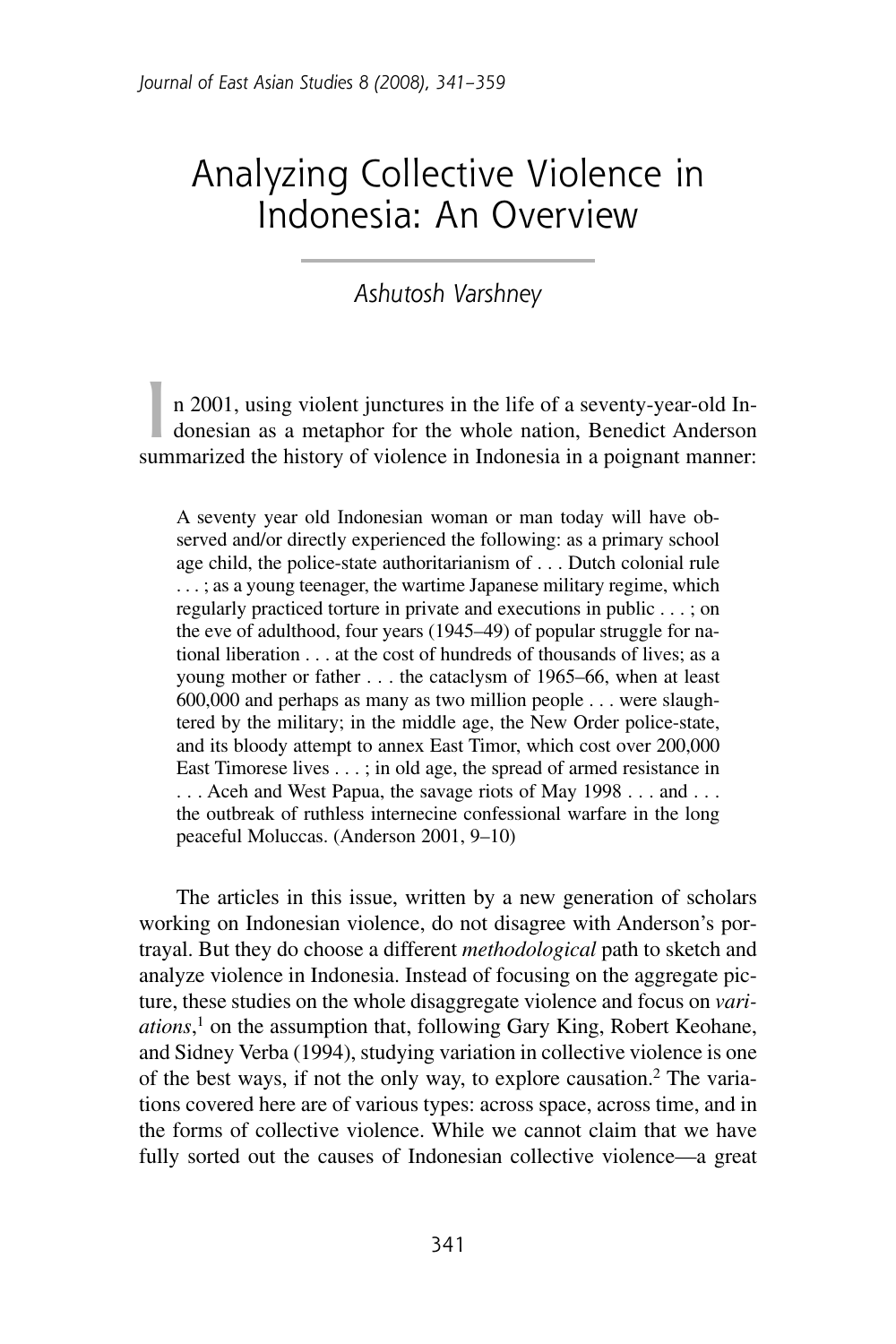deal more work is clearly required—we do take necessary steps in that direction.

A second distinctive aspect of these writings is their comparative intellectual anchorage. Scholars of Indonesian violence have, on the whole, communicated with one another, $3$  but innovative research often emerges in a dialogue with other subfields, in an engagement with newer methods, in a critical encounter with recent theories.4 In studies of Indonesian violence, an intellectual engagement with debates emerging in other parts of the world, or with the evolving methods and theories in the field of ethnic conflict, is generally missing.<sup>5</sup> As a result, despite its potential relevance, Indonesia has not been adequately incorporated into the larger body of theoretical and comparative literature.<sup>6</sup> Indonesian materials on ethnicity and conflict are simply too meaningful to be left outside the emerging domain of comparative theory.

Finally, these articles also raise some new questions about the sources of information scholars of Indonesian violence tend to use. Comparative scholars on ethnic conflict have come to believe that newspapers, not government records, are the best, though not a perfect, source of information on collective violence. Is this true for authoritarian settings as well? If so, what kind of newspapers—national, provincial, or those at the subprovincial or district level—should scholars rely on?

Indonesia's "national newspapers" have focused mostly on the largest and most visible episodes of violence, the biggest riots, and selective acts of terrorism, leaving a lot that is analytically important out of their reporting gaze. We find that provincial newspapers are on the whole better than the national newspapers for tracking such large-scale violence. But the most important insight of these works is that subprovincial or district-level newspapers, rarely a favorite of "high scholarship," are a better source for analyzing *small-scale* collective violence such as lynching, which can also end up taking a lot of lives. Once we look at this level and include small-scale violence in our overall figures of casualties, the amount of collective violence recorded in Indonesia goes up significantly. Research elsewhere might benefit from this insight emerging from the studies of Indonesian violence. For what might be called small-scale, or routine, group violence, local newspapers, despite not having star reporters and distinguished editors, may be the best sources of information.

In the remainder of this introductory overview, I elaborate on these themes and touch on some allied matters as well. My attempt is primarily to bring scholarship on Indonesia in conversation with the arguments emerging in other parts of the world, and to initiate a systematic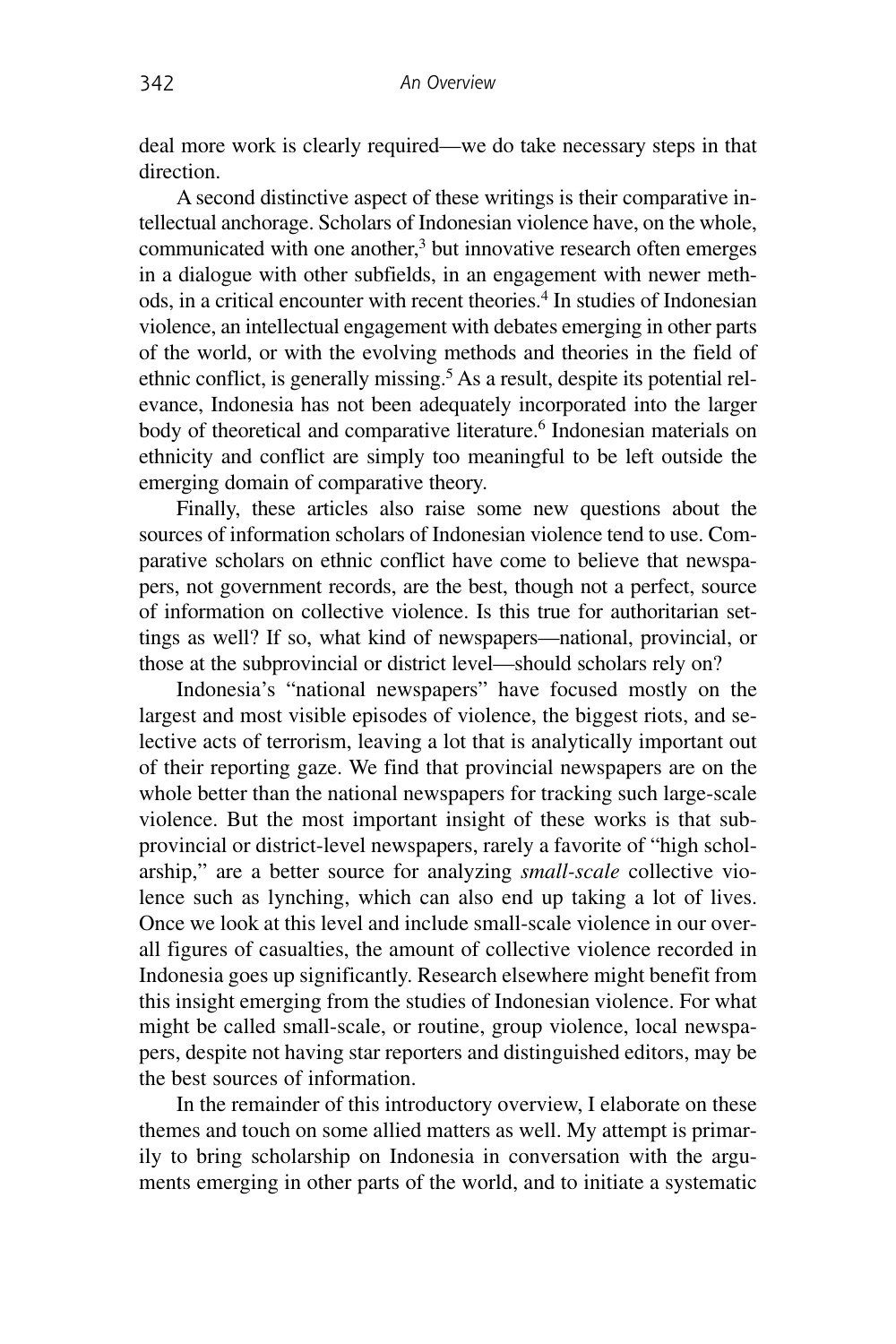interaction between chronicles of Indonesian violence on the one hand and the theories and methods in the subfield of comparative ethnic conflict on the other. Indonesian violence needs theory, and theory in turn needs Indonesian case materials.

# **How Violent?**

Before turning to the causes of Indonesian violence, it is worthwhile to place the country in comparative perspective. How violent is Indonesia? Is it more violent than other societies?

There is a consensus in the field that at higher levels of income, the incidence of collective violence, especially riots and civil wars, declines (Fearon and Laitin 2003; Horowitz 2001). This generalization is, of course, a statement about averages. It should not be construed to mean that high-income societies have no riots. US riots in the 1960s and 1990s and riots in the UK in the 1980s and in France in 2005 show that highincome societies are not entirely free from collective violence. But such societies have lower levels, and lower frequencies, of rioting. While the links between income and collective violence are not fully understood, a negative correlation is robust.<sup>7</sup> It follows that Indonesian collective violence should be compared with patterns and magnitudes of such violence in low-income, or at best middle-income, countries.

How good are the statistics on collective violence in such societies? While we do have some usable, if imperfect, datasets on civil wars, we do not yet have reliable cross-country datasets on riots, pogroms, and lynchings.8 Since the primary focus of the articles in this issue is on the latter, not on civil wars, we cannot be absolutely confident that for forms of collective violence that stop short of civil wars, Indonesia is more violent than other societies at the low- or middleincome level.

Still, a few sensible comparisons with some, if not all, developing countries can be made. Also relevant are the materials from Western Europe and North America in the late nineteenth century, a period often used for suggestive comparisons with developing countries in the second half of the twentieth century.

#### *Lynching*

Consider, first, lynching as a form of collective violence. A comparison of Indonesia and the American South during 1882–1930 is revealing.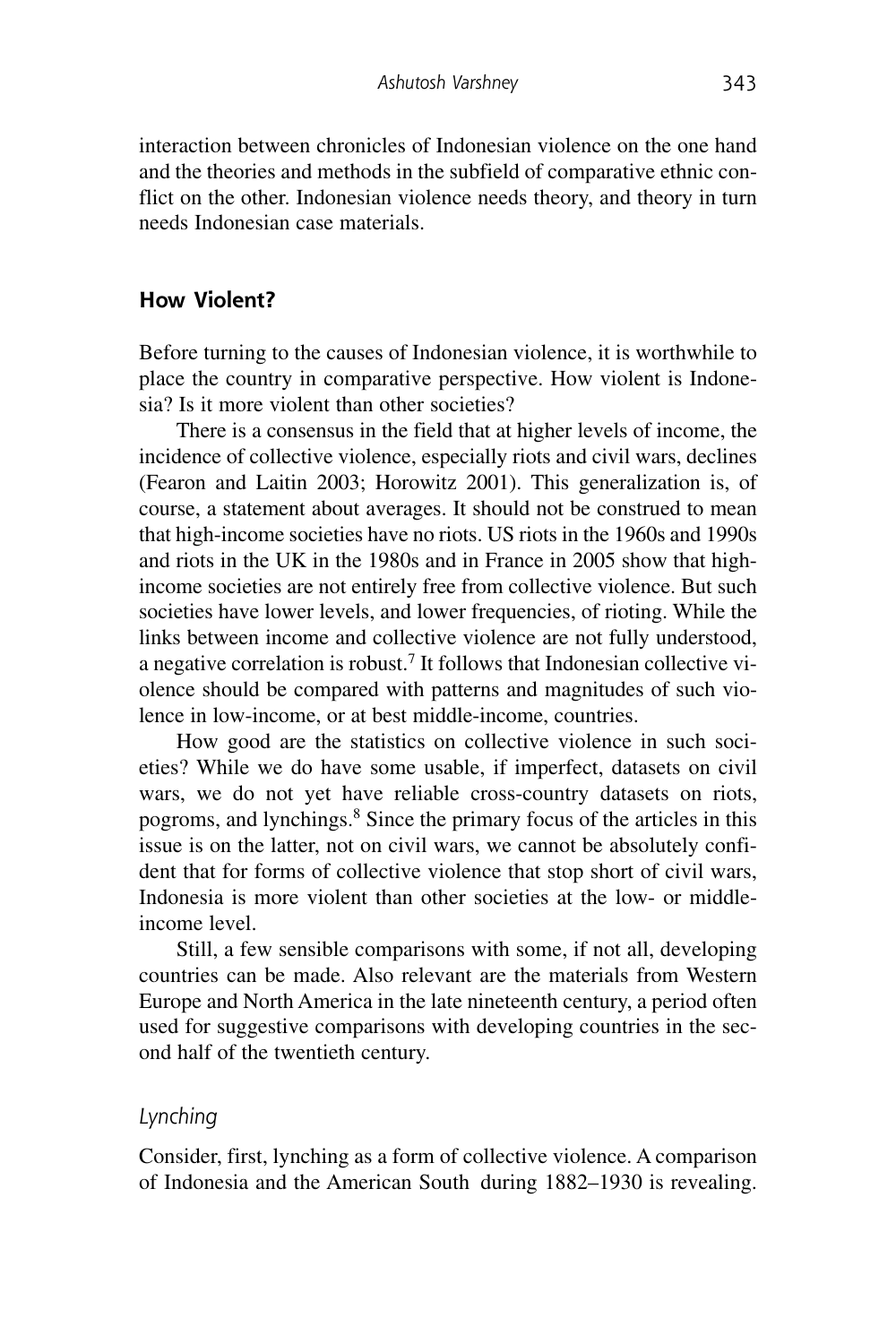Sometime after the end of the American Civil War and the abolition of slavery, lynching of African Americans became common in the American South.<sup>9</sup> Available studies suggest an annual average of a little over 100 lynchings during 1882–1930, or roughly one lynching every third day during those forty-nine years.<sup>10</sup>

These late nineteenth- and early twentieth-century US statistics pale in comparison, when juxtaposed with the evidence presented by Bridget Welsh on lynchings in Indonesia in this issue. Welsh studied only four of the thirty-six Indonesian provinces: West Java, Bali, Bengkulu, and South Kalimantan. "These provinces were selected because they were seen as less violent than others." Still, and much to her astonishment, she found that in a mere ten years (1995–2004), over 5,500 people were victims of lynching in the four provinces, giving us an annual average of more than 500 victims.

Can we estimate the total annual numbers of lynching victims for all thirty-six provinces of Indonesia in this ten-year period (and even more demandingly, for all provinces for a longer period)? Until further empirical research is done, there is, of course, no good way of doing this.11 Still, some revealing conclusions can be drawn. Even though, compared with Indonesia today, the United States had a smaller population during 1880–1930, the per capita lynching in Indonesia is almost certainly higher.12 Not only has Welsh studied only four out of thirtysix Indonesian provinces but, as noted earlier, these provinces were chosen because they were known to be low-conflict provinces. Unless we wish to make the unlikely argument that lynching as a form of collective violence was absent in the remaining provinces, the numbers killed in lynchings in the country as a whole for the period 1995–2004, or for a longer period, are bound to be significantly larger than Welsh's estimates.

In short, to punish theft, robbery, hit-and-run accidents, rape, adultery, and witchcraft, a very large number of Indonesians appear not to rely on the police or the law at all. Taking law into their own hands, they opt for the "popular forms of justice." Indeed, Welsh also discovered that often the local police were informed ahead of time about planned lynchings, and they willingly acquiesced. Moreover, in a number of cases, if not all, leaders of the local communities were not only aware that preparations for lynchings were being made, but they also authorized the acts of lynching or participated in the rituals.13 Unless later empirical research surprisingly disconfirms the reasoning here, it is safe to argue that lynching as a form of punishment was not some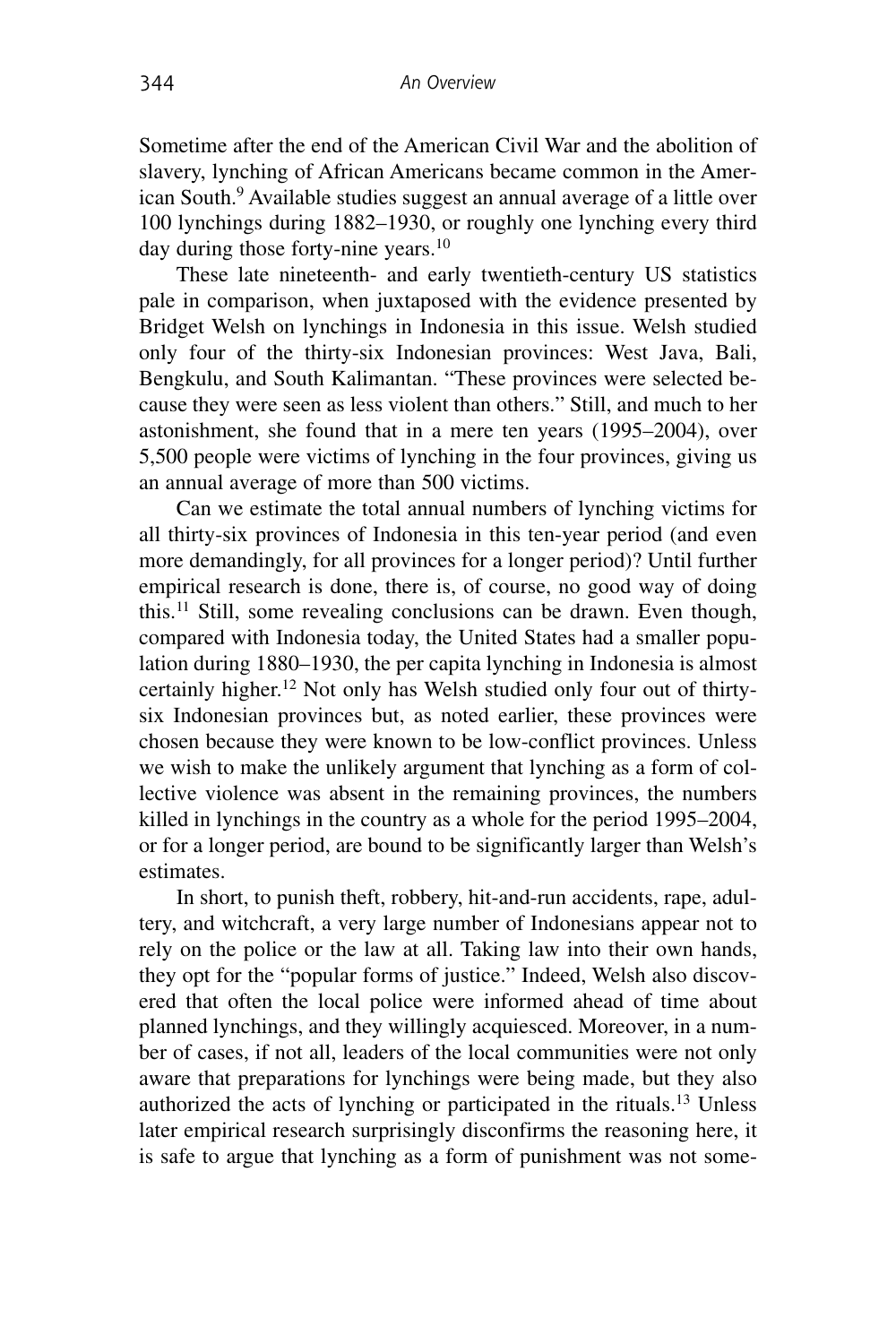thing that occurred primarily in Indonesia's past (Colombijn 2002); it is also widely practiced in contemporary Indonesia, in contrast to the United States, where it has become quite rare.<sup>14</sup>

#### *Religious Violence*

Let us now turn to religious violence. Indonesian data can be fruitfully compared with the statistics available on Hindu-Muslim riots in India. Both countries have remarkable ethnocommunal diversity. Moreover, for most of their independence, they have also been low-income countries. Since the incidence of collective violence, as already argued, is (negatively) correlated with income, an India-Indonesia comparison is much tighter than a comparison of Indonesia with the United States in the late nineteenth and early twentieth centuries.

For India, Steven Wilkinson and I have constructed a dataset for the period 1950–1995 and provided evidence for over 7,000 deaths in Hindu-Muslim riots (Varshney 2002).<sup>15</sup> For Indonesia, Mohammad Zulfan Tadjoeddin, Rizal Panggabean, and I have documented more than 5,400 deaths in Muslim-Christian violence over a fourteen-year period, lasting from 1990 through 2003 (Varshney, Tadjoeddin, and Panggabean, this issue).<sup>16</sup> Can something comparatively significant be said about religious violence in India and Indonesia?

Let us first note that even if a period of forty to fifty years is covered for Indonesia, the number of deaths in Muslim-Christian violence roughly 5,400 during 1990–2003—is unlikely to be larger than what we have for Hindu-Muslim violence in India (over 7,000 deaths during 1950–1995). Muslim-Christian violence is of recent origin in Indonesia, whereas Hindu-Muslim violence has a history of more than a hundred years. Indeed, given this difference in longevity and the political significance that such longevity conveys, it makes sense to suggest that in several if not all ways, Indonesia's *Pribumi* (sons of the soil)*–*Chinese cleavage, not its Muslim-Christian cleavage, is conceptually similar to India's Hindu-Muslim divide. Associated with frequent violence in history, the Pribumi-Chinese cleavage has been a master cleavage of twentieth-century Indonesia, just as the Hindu-Muslim cleavage has been one in twentieth-century India.17 In the future, Muslim-Christian differences may outstrip the Pribumi-Chinese animosities in significance, but that is not yet true in Indonesia.

How does Indonesia's Pribumi-Chinese violence compare with India's Hindu-Muslim violence? In the fourteen-year period (1990–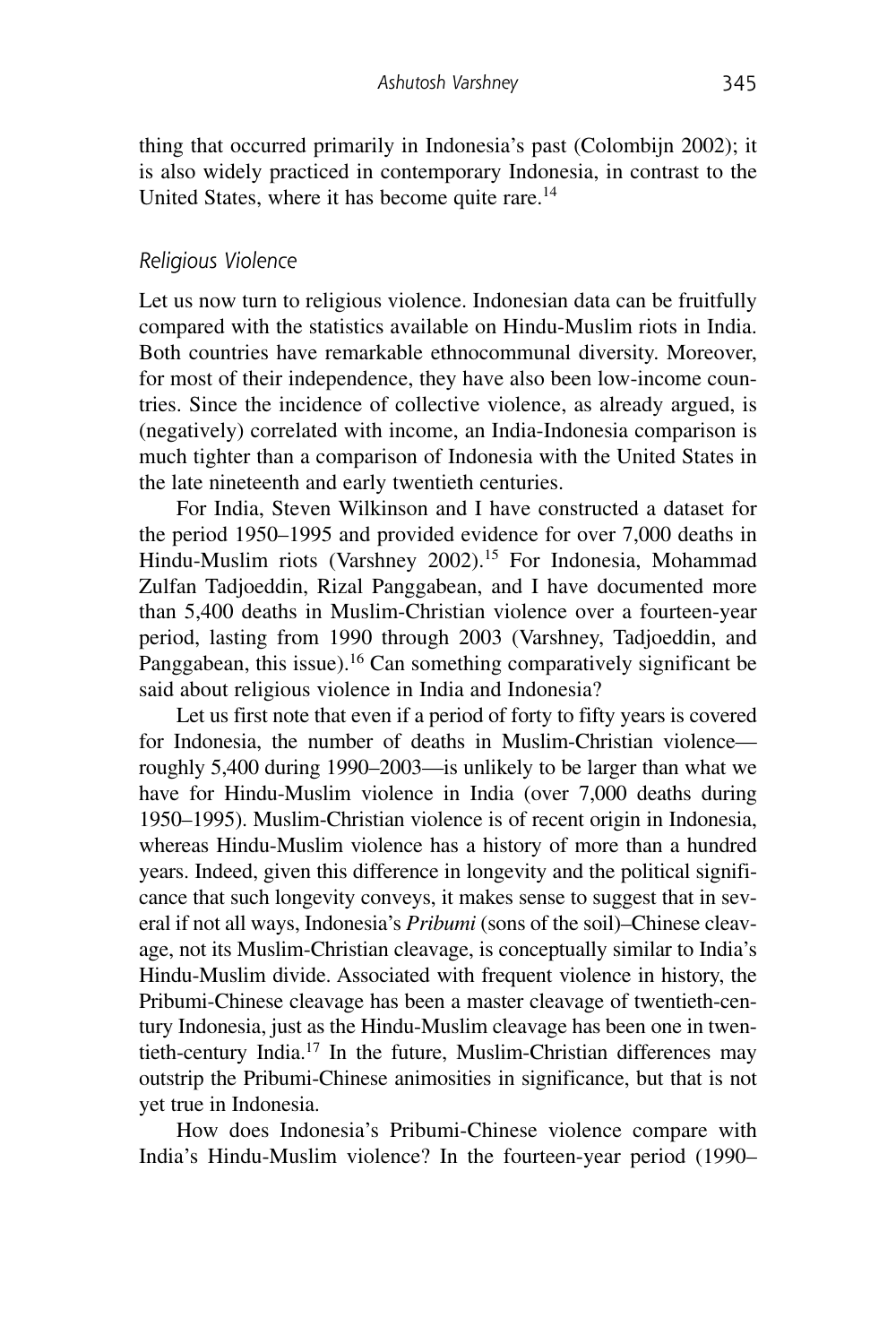2003) covered by Varshney, Tadjoeddin, and Panggabean (this issue), anti-Chinese riots claimed  $1,259$  lives.<sup>18</sup> Could the number be as large as it is for Hindu-Muslim violence in India—over 7,000 deaths—if a larger swath of time were covered?

We know that there was significant anti-Chinese violence during Indonesia's independence struggle  $(1945-1949)$ <sup>19</sup> More importantly, we also know that the anti-Chinese killings of 1965–1966, perpetrated as part of anti-Communist massacres, were massive and horrendous. While no clear estimation is available, there is a relative consensus that half a million people, including many Chinese, were slaughtered, making it the largest episode of violence in twentieth-century Indonesia (Cribb 2001). Finally, there were massacres of the Chinese in West Kalimantan during 1967–1968. "Estimates in the written accounts of the number of Chinese massacred range from two to five thousand, although these figures exclude deaths that later occurred in detainment camps" (Davidson 2008, 68).

If revolutionary violence during 1945–1949 is to be included on the Indonesian side, we should also perhaps incorporate on the Indian side the gruesome Hindu-Muslim carnage during India's partition in 1947. Though available numbers are not precise, most scholars believe that roughly a quarter million people perished during the partition of India. Still, there is no parallel to the 1965–1966 slaughter in India's postindependence history. At no point after India's independence were half a million people massacred. Riots after the destruction of Baburi mosque in December 1992 and anti-Muslim pogroms in the state of Gujarat in 2002 were the biggest episodes of postindependence Hindu-Muslim violence. Each took slightly over 1,200 lives, mostly Muslim (Varshney 2002, 2002–2003).<sup>20</sup> The master cleavage of Indonesian polity has arguably been much more brutal.

How should we conclude? Even after these comparisons are made, I don't think we can confidently say that Indonesia is more violent than other societies; a major point of our collective work is that the incidence of violence in many developing countries is either unknown or almost certainly underestimated. But regardless of what later comparisons might show, the scale of ethnocommunal violence in Indonesia does appear to be enormous. Anderson's formulation about the experience of violence that a seventy-year-old Indonesian is likely to have witnessed, or experienced, is largely correct, meaningful, and worthy of further exploration.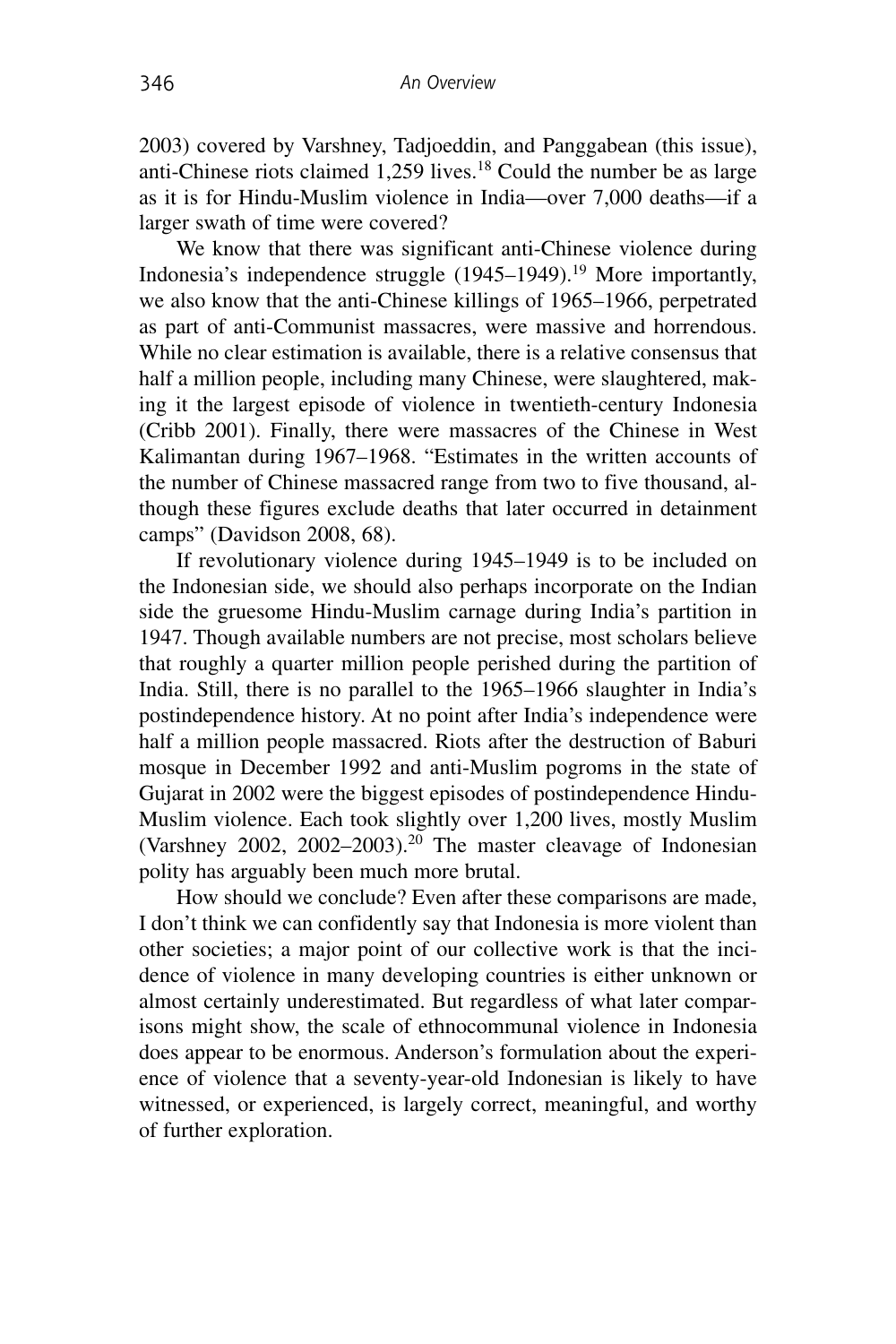# **Variations**

In search of greater understanding, as already indicated, the scholars who have contributed to this issue choose spatial and temporal variations in the incidence of violence over commonalities as their preferred method. Varshney, Tadjoeddin, and Panggabean seek to ascertain the distribution of all forms of collective violence short of civil war and test some existing theories of violence. Patrick Barron and Joanne Sharpe take the investigation down to the district level, asking whether violence is as spatially concentrated as Varshney, Tadjoeddin, and Panggabean believe. Welsh asks whether it is possible to understand why some places experience lynching as a mode of "justice" and others do not, unless one probes local conditions. Jacques Bertrand concentrates not on spatial but on temporal variation. He compares those periods in Indonesian postindependence history that have been marked by largescale violence with those that were peaceful and asks what systemic features explain why violence was so concentrated around the breakdown of the New Order but has declined since 2001. Yuhki Tajima's primary, if not exclusive, focus is on temporal variation: why violence became so intense in the 1990s, compared to the 1980s.

# *A Brief Methodological Detour*

Before I present an overview of the substantive findings, we need to ask why there is such emphasis on variations in these writings. The answer is quite simple. Although their arguments about qualitative research are rooted in statistical theory, King, Keohane, and Verba (1994) have significantly altered the way *qualitative* research is done in contemporary political science. King, Keohane, and Verba contend that a case study of violence, or several case studies of violence, would not give us a theory of violence.

Why should that be so? Why would a study of violence alone not generate an adequate theory of violence? What might explain this paradox? Here is how one can summarize the crux of the matter:

Suppose on the basis of commonalities, we find that inter-ethnic economic rivalry (a), polarized party politics (b), and segregated neighborhoods (c) explain ethnic violence (X). Can we, however, be sure that our judgments are right? What if (a), (b) and (c) also exist in peace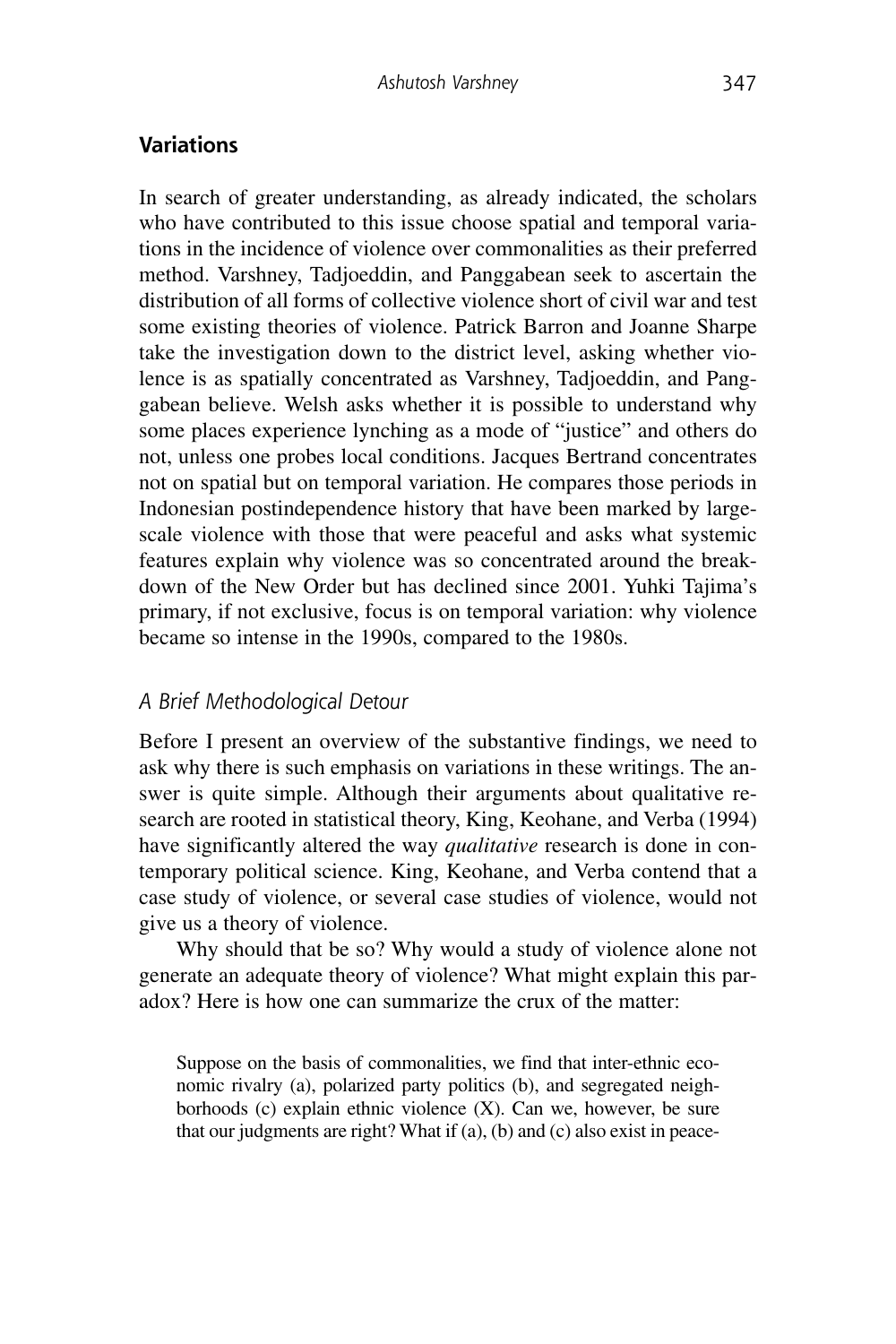ful cases (Y)? In that case, either violence is caused by the intensity of (a), (b) and (c) in  $X$ ; ... or there is yet another factor (d), which differentiates peace from violence. It will, however, be a factor that we did not discover precisely because peaceful cases were not studied with the conflictual ones. . . . In short, until we study ethnic peace, we will not be able to have a good theory of ethnic conflict. (Varshney 2002, 6)

Since the publication of King, Keohane, and Verba nearly a decade and a half back, further methodological interventions have taken the debate forward. Arguments reviving case studies, or a quest for commonalities, have resurfaced, but their form has changed. Case studies may not fit well with statistical modes of inquiry, argues John Gerring (2006, 2007), but case studies remain the best way of understanding causal *mechanisms* (why A causes B), whereas statistical research, when done well, can at best give us causal *effects* (what the effect of A on B is). Large-n statistical research, which is the foundation of King, Keohane, and Verba's arguments, typically has too many cases or observations. In and of its own, it does not allow scholarly intimacy with any of the empirical cases. As a result, we can't quite figure out the *process* through which a given outcome occurs. And without understanding the process—what led to what—it is hard to sort out causal mechanisms.

Moreover, studying similar cases is not without value. While it will not allow us to clinch arguments precisely for the reasons King, Keohane, and Verba identified, studying similar cases can knock down an existing theory or allow us to propose a theory that may be tested later.<sup>21</sup> Amartya Sen's theory of famines is among the best examples. Sen (1983) proposed a theory based on five famines; there were no nonfamines in his research design. Sen could not fully prove his argument about how famines represented entitlement failures, but the evidence he gathered was enough to knock down the conventional theory: that sharp declines in food supply cause famines. Moreover, a new theoretical idea—that entitlement failures cause famines—was put on the table for further investigation.<sup>22</sup>

What implications do these larger methodological arguments have for the studies of violence in Indonesia? First, studying violence alone may permit us to undermine existing theories and may even allow us to construct new theories, but we cannot be sure that our theories are right on the basis of commonalities alone. As Tajima in this issue points out, Gerry van Klinken's recent book falls in this category (van Klinken 2007). Van Klinken only studies major acts of rioting, building no variations into his research design. Second, case studies will continue to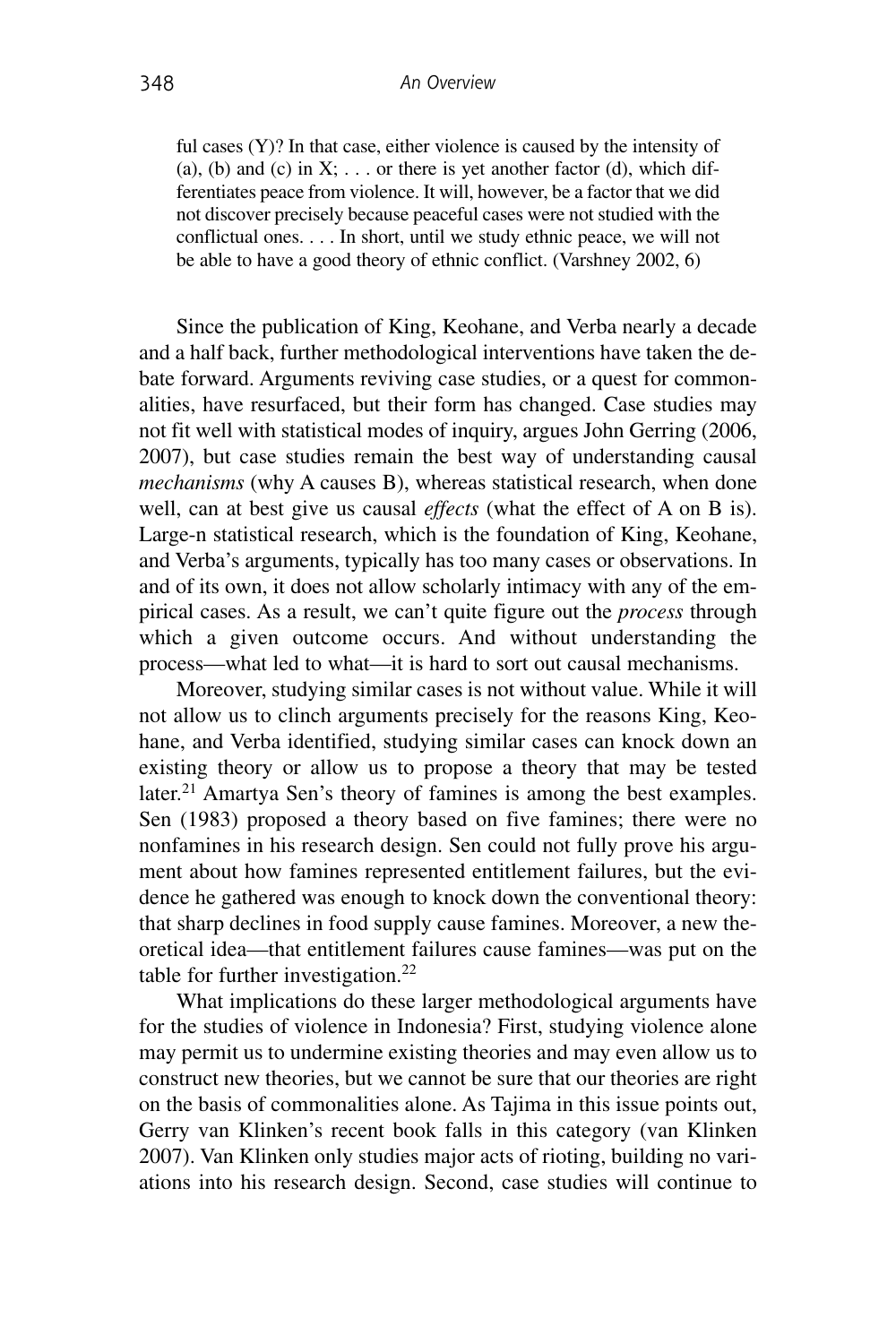give us a sense of causal mechanisms, but again we can't be sure that the mechanism we identify in a case, or a set of cases, indeed produced the outcome observed, unless we select and study varying cases: cases of high violence versus low violence, or cases of violence versus peace. King, Keohane, and Verba may have underestimated the value of studies that compare similar outcomes, but their point about why variation is necessary for understanding causality—or to be more precise, "causal mechanisms"—remains valid.

This intellectual background should explain why these writings are different from how violence used to be studied in Indonesia. They reflect the methodological zeitgeist of our times. However, despite sharing methodological concerns, these scholars do have important substantive differences, toward which I now turn.

#### *How Spatially Concentrated?*

Though the levels of violence in Indonesia may be very high, Varshney, Tadjoeddin, and Panggabean claim that Indonesia fits the comparative pattern of *distribution* noted in recent studies of violence elsewhere. As in India, sub-Saharan Africa, and the 1960s United States, collective violence in Indonesia is highly locally concentrated.23 Varshney, Tadjoeddin, and Panggabean find that fifteen districts alone, holding a mere 6.5 percent of Indonesia's total population in 2000, account for as much as 85.9 percent of all deaths in all forms of collective violence short of civil war.

Barron and Sharpe disagree. Varshney, Tadjoeddin, and Panggabean based their figures on a reading of provincial newspapers. Barron and Sharpe coded district-level or subprovincial newspapers in twelve districts of two provinces—East Java and East Nusa Tenggara (NTT)—for 2001–2003 and discovered evidence of more widespread violence. Barron and Sharpe selected these provinces because they were generally viewed as low-conflict areas. Still, compared with Varshney, Tadjoeddin, and Panggabean, they found "over three times as many deaths." They also think Varshney, Tadjoeddin, and Panggabean missed "thousands of deaths from collective violence."

Are Barron and Sharpe right? In a larger conceptual sense they are, but in a statistical sense some unresolved points require greater empirical scrutiny in the future. Let me explain.

Provincial newspapers are the basis for the dataset constructed by Varshney, Tadjoeddin, and Panggabean. If the speculation of Barron and Sharpe turns out to be right *for the nation as a whole*, it will be a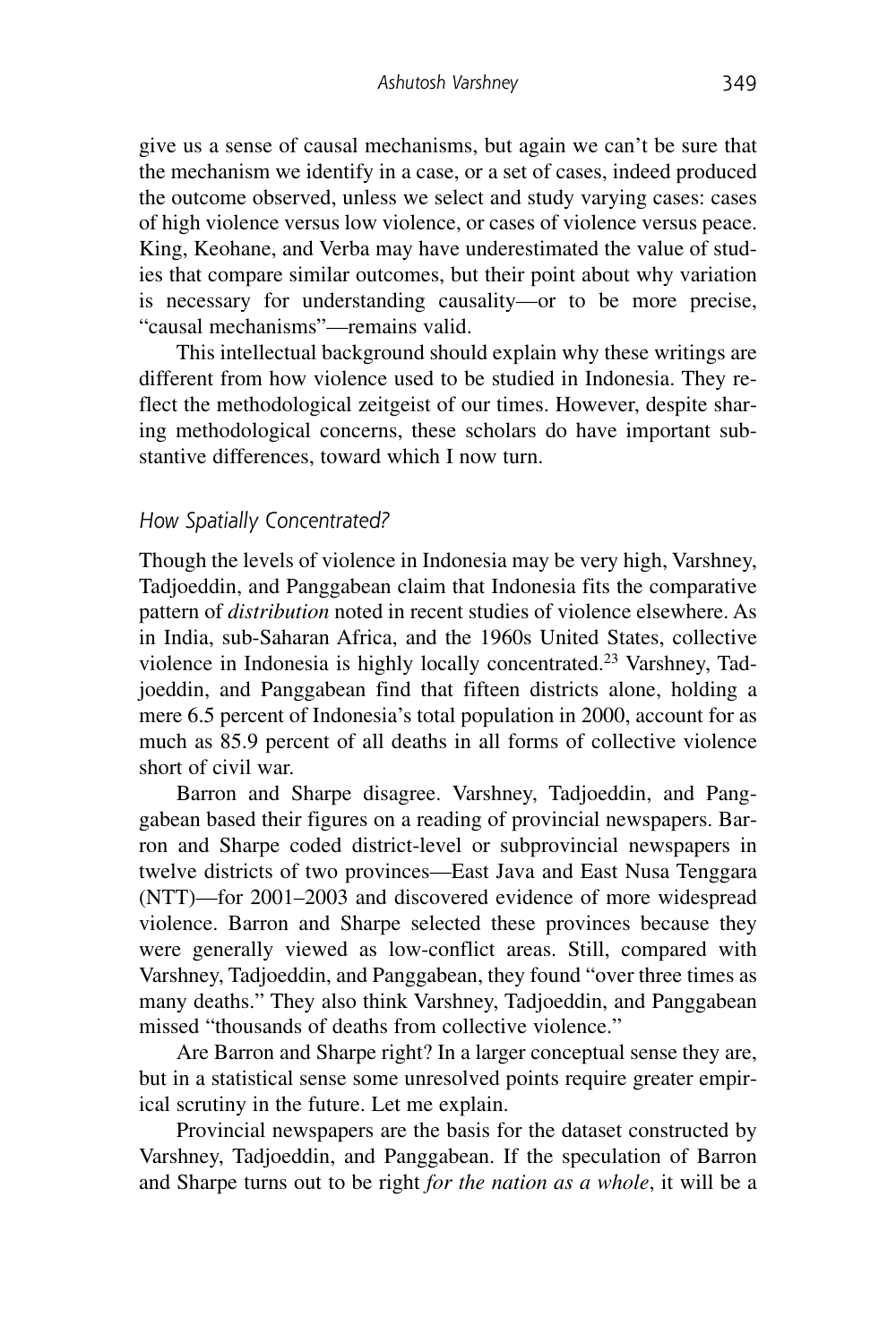damning critique of how even provincial newspapers, let alone national newspapers, covered collective violence in Indonesia. But it is worth pausing for a moment to ask: What can twelve districts in two provinces, covering an estimated 3.3 percent of Indonesia's population in 2000, establish for the country as a whole? The Varshney, Tadjoeddin, and Panggabean dataset covered fourteen provinces accounting for 72.4 percent of the country's population. Indonesia now has thirty-six provinces and over 400 districts. Before we can extrapolate from twelve districts studied during 2001–2003, we need to know whether these districts were representative of Indonesia in general. At issue is a key conceptual matter, about which we have no empirical knowledge yet: Is small-scale violence, such as lynching, more common in lowconflict areas? If high-conflict areas have more riots and very few lynchings and, contrariwise, low-conflict areas have a lot of small-scale violence but very few riots, then it is quite possible that the twelve districts of Barron and Sharpe may not be generalizable to the country as a whole. One of the greatest challenges for conflict research in Indonesia, as elsewhere, is to sort out the relationship between small-scale violence and large-scale violence.24 No existing theory allows us to predict this relationship.<sup>25</sup>

However, in a deeper conceptual sense, Barron and Sharpe have made a compelling point. By systematically comparing—*for the first time—*the reportage in provincial and district-level newspapers, and showing that "provincial sources . . . picked up only 39 percent of deaths from group violence in our research areas," they have empirically established what was at best a hunch before: that district newspapers are much better at reporting small-scale group violence than newspapers at higher levels of the polity. Evidence provided by Welsh (this issue) lends further credibility to this argument. Barron and Sharpe make it abundantly clear that by relying on provincial newspapers, Varshney, Tadjoeddin, and Panggabean underestimated the incidence of small-scale violence, if not of large-scale violence. Future studies of conflict in Indonesia, and possibly elsewhere, will have to pay attention to this finding. The sources one chooses should depend on the nature of the violence to be studied.

Other than the argument about sources, a new substantive conclusion is also worth noting. As elsewhere, large-scale violence (riots and pogroms) may be heavily locally concentrated in Indonesia, but smallscale group violence (lynchings and intervillage brawls) is quite widespread. The overall magnitude of each kind of violence—small or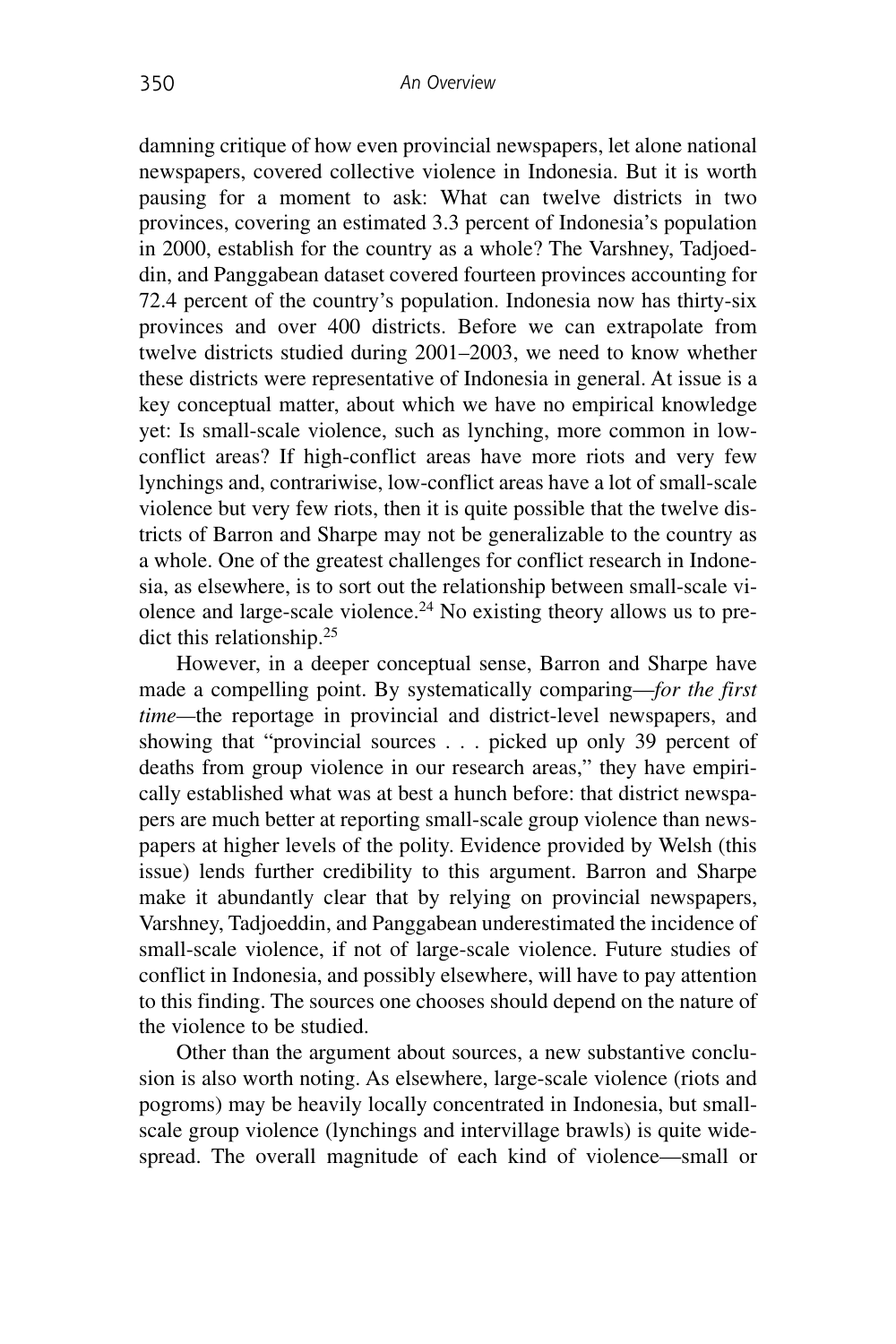large—may not yet be fully settled, but the variation in the pattern of distribution is no longer in doubt. Why the two patterns—concentration of large-scale violence and wider spread of small-scale violence—are different will require more investigation in the future. No theory in the field of ethnic conflict predicts this pattern.

#### *Macro Versus Micro*

Bertrand critiques Varshney, Tadjoeddin, and Panggabean as well as Barron and Sharpe. His basic argument is that a large-n statistical exercise that maps the distribution of violence in a finite time period focuses too much on the local factors and microprocesses, ignoring the "broader changes occurring at the macro-level." According to him, one analytically fatal consequence of such emphasis is that large datasets are unable to explain the temporal clustering of collective violence in Indonesia: during the mid-1960s and around the breakdown of the New Order.

Bertrand's own explanation for why one gets these temporal spikes revolves around the notion of critical junctures. As in Bertrand (2004), he defines a critical juncture as a political period, when the basic features of a "national model" are renegotiated. At such moments,

groups struggle for inclusion, or more frequently, for renegotiation of their terms of inclusion. They mobilize either violently, or through extra-institutional protest to renegotiate unfavorable terms, eliminate discrimination, gain greater recognition, representation or resources. States turn to address demands and mobilization through a mix of repression and accommodation. When the critical juncture comes to an end and institutions are stabilized, new terms of inclusion are in place, which define relations between ethnic groups and the state. (Bertrand, this issue)

Pursuing self-admittedly a "historical institutionalist" mode of inquiry, Bertrand thus seeks to restore "structure" to the studies of violence. He calls attention to two critical junctures in the recent history of the nation: Suharto's downfall in 1998, ending a thirty-year-long polity; and, before that, the embrace of Islamic groups by Suharto in the early 1990s, upsetting the multireligious balance of a Pancasila state and leading to serious Christian anxieties. "The emphasis on critical junctures," he adds, "also explains why violent ethnic conflict diminished very significantly after the stabilization of the new regime. After the accession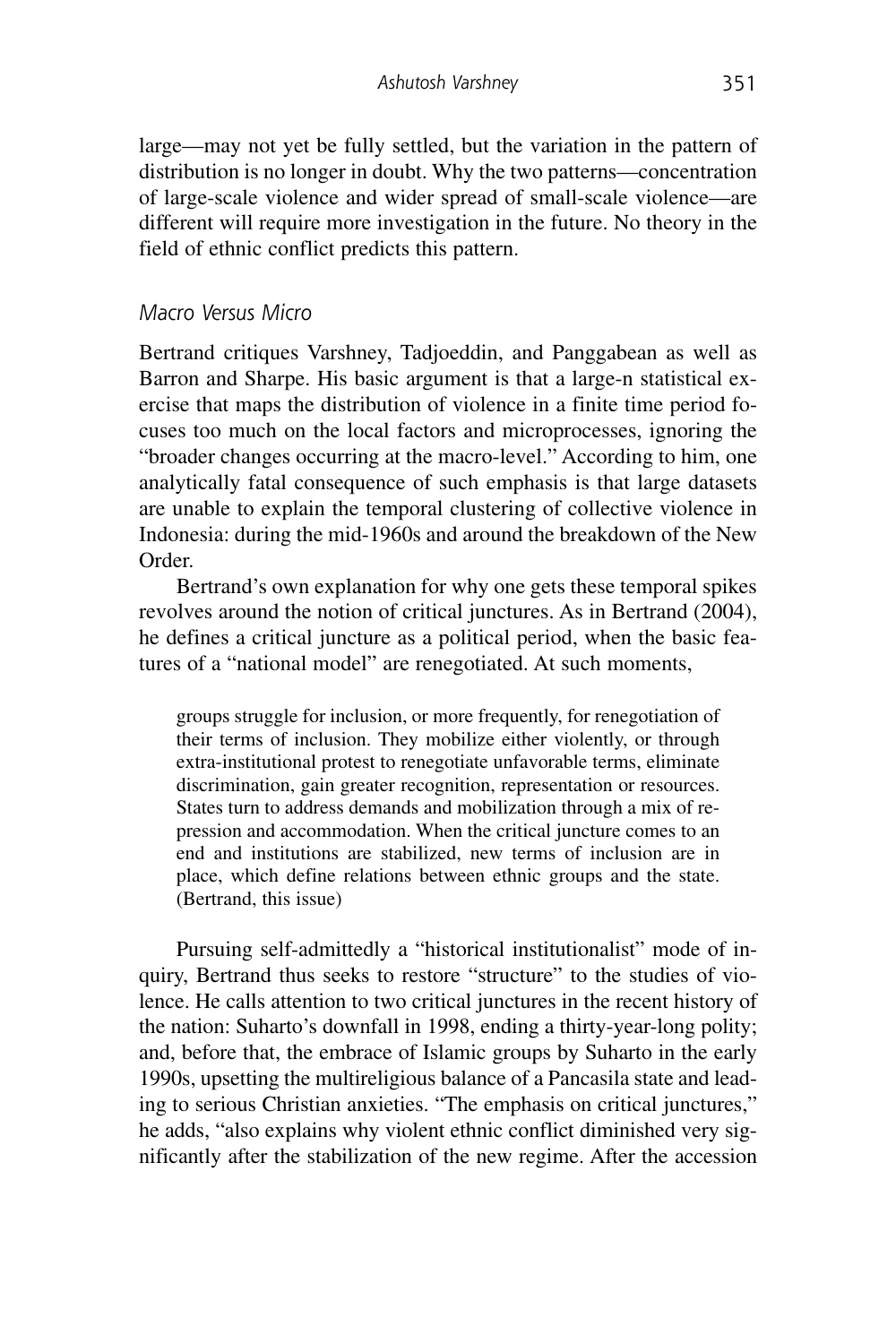to power of Megawati Sukarnoputri in July 2001, the new regime became much more strongly entrenched and stabilized." Thus, with new ethnic relations renegotiated, Indonesia, according to Bertrand, has entered a long phase of highly diminished large-scale violence.<sup>26</sup>

As a mode of inquiry, historical institutionalism is basically about the *longue durée,* about the continuation of obdurate historical patterns, and about changes in the basic rules of the game, given long-standing patterns. In a social science world increasingly preoccupied with rigor and method, a narrow inquiry is often favored, for it is easier to be rigorous about short time frames and sharply delimited problems. Longer processes or historically rooted underlying factors tend to get neglected, even if they are highly significant.

Bertrand's emphasis on broader processes should therefore be welcomed. Moreover, there is something fundamentally incontrovertible about the claim that after repressing Islam until the mid- to late 1980s, Suharto's renegotiation with Islam in the early 1990s altered the basic political parameters of the system, thereby arousing new fears among certain groups, especially the Christians, and generating new confidence among other groups, especially the Muslims. In a number of societies, such fundamental alterations in group relations have led to violence. It should not be surprising that we have no evidence of serious Muslim-Christian clashes in Indonesia before the mid-1990s. Suharto's shift is thus most probably causally related to Muslim-Christian violence. And the clustering of violence around 1998–2001 also cannot but be connected to the breakdown of a long-lasting New Order.

However, we need to ask a methodological question: Do large-n datasets necessarily direct explanation toward the microprocesses, ignoring macrotrends? Are they prone to such biases?

Typically, large-n datasets map the distribution of a phenomenon in this case, how violence was distributed over the years covered; over the forms it assumed (religious, ethnic, or economic; riots, pogroms, or lynchings); and over geographical spaces. *Datasets are not about causes; they are a way to describe the empirical universe*. Once the distribution of violence is ascertained, either causal inquiries are launched or some existing theories are tested. Causality firmly resides outside the dataset.

Therefore, there is no fundamental contradiction between summoning a macroexplanation for violence and creating a dataset. Welsh, after collecting data in her four provinces for a period of ten years and identifying its varying distribution, argues that the causes of lynching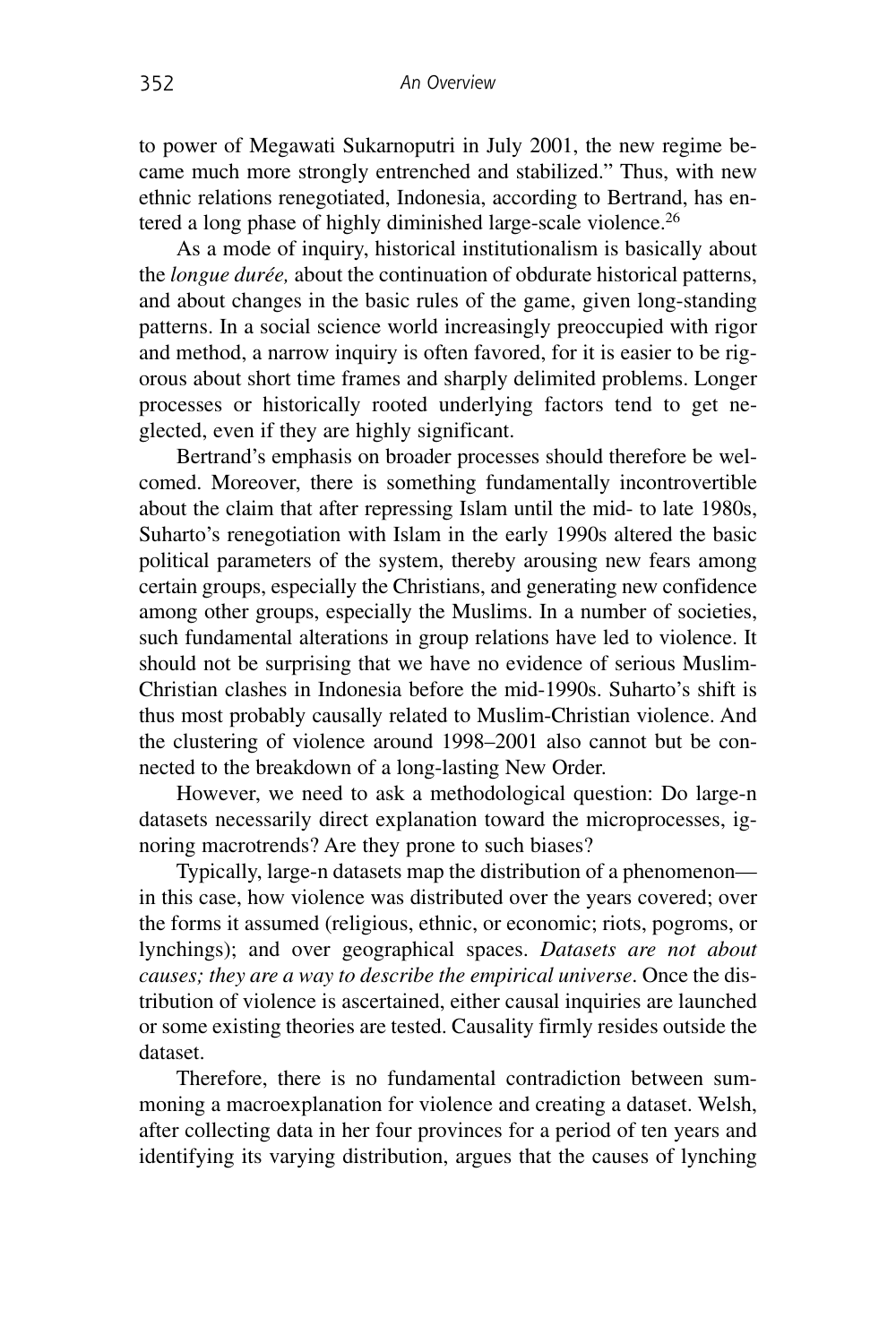"are national *and* local." And after presenting patterns of violence, Varshney, Tadjoeddin, and Panggabean argue:

The notion of critical junctures—the decline and end of the New Order—is of great significance in terms of timing, but this systematic transformation did not produce collective violence everywhere. Group violence had local theaters. Some of the local questions that need to be explored systematically are: how the New Order upset a traditional local equilibrium of communities—communities rooted in traditional (*adat*) forms of governance—in the process of installing uniform, all-Indonesia forms of local institutions; how migration altered local equilibria; whether different ethnic or religious communities are integrated or segregated in different local settings; how the patterns of local governance have vastly varied; and how economic penetration of previously self-sufficient communities led to dramatically new results, marginalizing some communities and privileging others. (Varshney, Tadjoeddin, and Panggabean, this issue)

Thus, Bertrand and microresearchers can both be right. *Temporal variation* is best explained by macrofactors, but *spatial variation* is best analyzed when we pay attention to local processes. Macrofactors vary over time, but for any given point of time*,* macrofactors are, by definition, a constant for the entire nation or province, and a national or provincial constant cannot logically be called on to account for *intra*national or *intra*provincial variations, as opposed to *inter*national or *inter*provincial differences. Anticipating this logical truth, Bertrand concedes that "an emphasis on critical junctures and institutional change . . . explains the emergence of clusters of ethnic violence, but it cannot in itself explain why violence emerges in some locations but not others" (Bertrand, this issue). A more thorough explanation of Indonesian violence will clearly require both macro- and microexplanations.

#### *An Alternative Explanation for Temporal Variation*

Tajima (this issue) provides an alternative to Bertrand's theory of temporal variation. Instead of emphasizing critical junctures, defined as something related to the basic properties of "national model," Tajima concentrates on the changing role of the military. Taking his central cue from one of the principal theories of violence in the larger field of ethnic conflict, a theory that focuses on "state weakness," and combining it with Indonesian particularities, Tajima argues: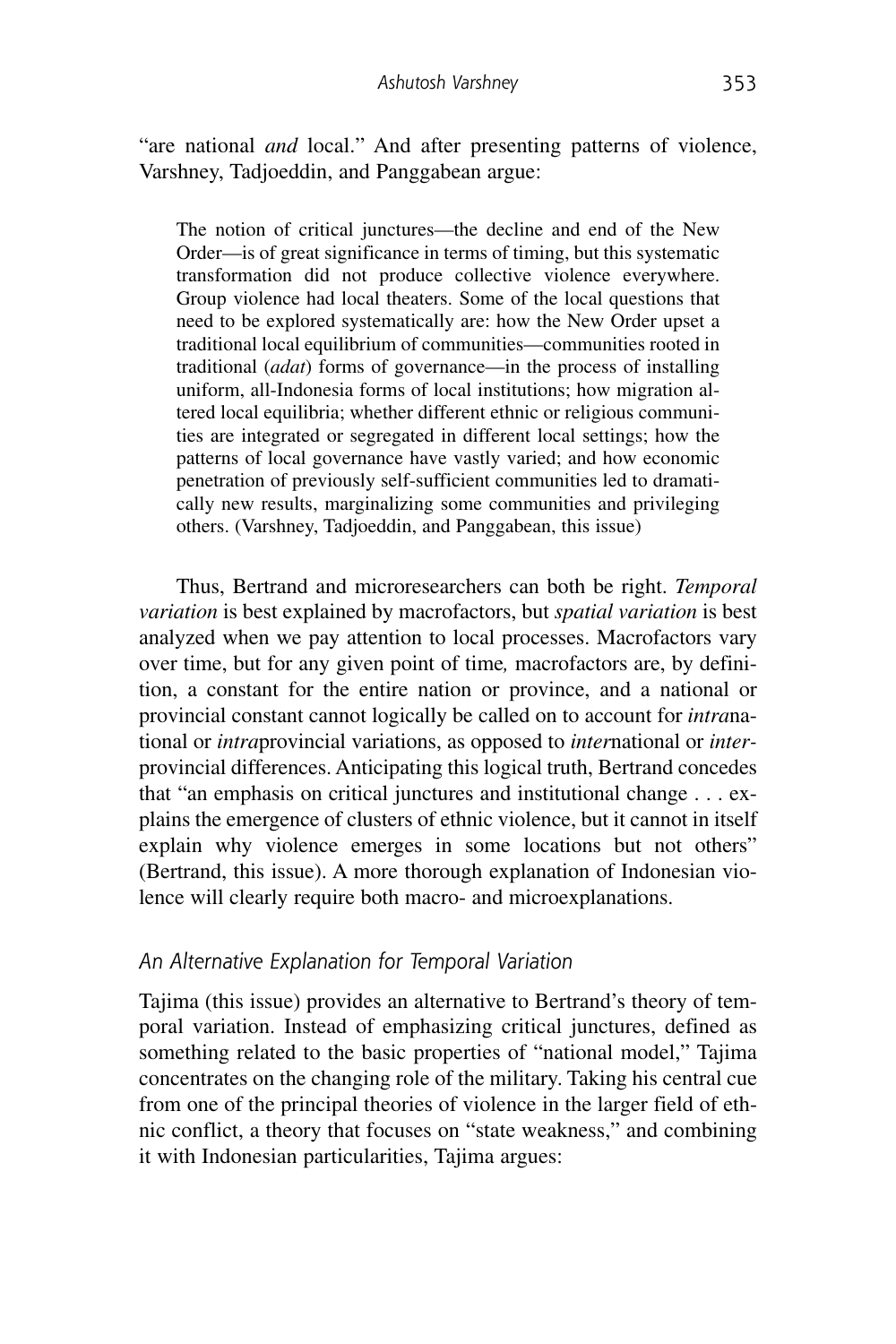What is surprisingly absent from the Indonesianist literature is the role of the military. Where the military is mentioned, it is as an *agent provocateur*. . . . Given the central role of the military in both politics and security in Indonesia and the massive changes in state security forces during the transition from authoritarian rule, the lack of attention toward the military as a factor in communal violence is striking. This is even more so given the prominence of weak state capacity in comparative theories of ethnic conflict and civil wars. (Tajima, this issue)

Whatever one's normative position on how the Indonesian military deployed coercion and whether its coercive role was in the long term tenable, according to Tajima, we should not forget that rightly or wrongly, the military was the state's preeminent apparatus for maintaining domestic order during the New Order. Even the police reported to the military. The military used excessive violence to put down disorder but, in the process, large-scale social violence was averted.

One should emphasize that Tajima does not defend the military's impunity but only tracks down its implications for social violence: "The idea that greater concerns over human rights led to ethnic violence by restraining the formerly repressive military is not to counsel against the adoption of human rights reforms in authoritarian regimes. Rather, it suggests that the manner by which political liberalization is achieved deserves greater attention from scholars and policymakers."

According to Tajima, starting in the late 1980s, three "liberalizing" developments progressively undermined the power of the military, opening up space for large-scale group violence. First, the rise of the human rights discourse in the international system led to increasing criticism of the Indonesian military. Especially after the 1991 massacre in Dili, even Suharto, unable to ignore international pressure, "dismissed two generals and court-martialed 19 soldiers involved in the affair" and subsequently established the National Commission on Human Rights. Second, in the early 1990s, serious differences emerged between the highest rungs of the military and Suharto. The clash led to Suharto clipping the wings of the military. And finally, in 1999, President Abdurrahman Wahid separated the military from the police, making the latter responsible for law and order. The police, however, were not ready to perform their new role. For decades, they had been dependent on the military and had no autonomous capacities of their own. This was precisely the time violence peaked in Indonesia.

In short, rather than the abrupt changes in the national model disturbing the preexisting equilibrium between groups, it is the eroding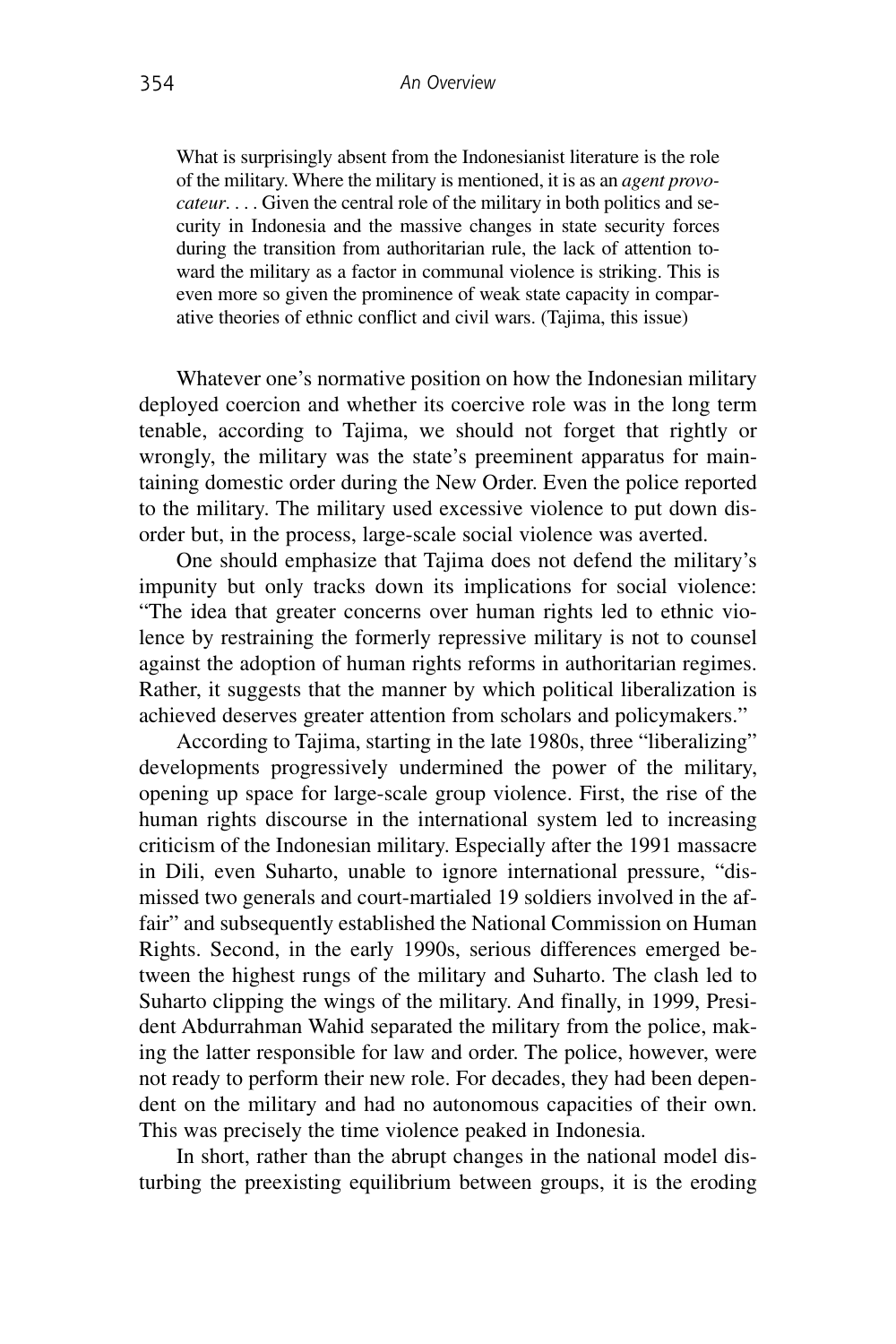power of the military and the incapacity of the police to fill the gap that, according to Tajima, explains the clustering of violence around 1998–2001. This argument, consistent with a Hobbesian view of security common in the field of international relations, is likely to generate a lot of debate in Indonesian circles.

# **Conclusion**

Displaying knowledge of the methodological and theoretical developments in the comparative field of ethnic conflict, the scholars assembled in this issue craft original datasets and reinterpret Indonesian violence. Many gaps of understanding, of course, remain, and much more work will be required to take the emerging explanations further. But these writings set the stage for a systematic dialogue among theory, methods, and the specificities of Indonesian violence. Too important to be left out, Indonesia must return to the mainstream of scholarship on ethnocommunal conflict.

## **Notes**

For comments on an earlier draft, the author is grateful to Benedict Anderson.

1. Bertrand is a partial exception. He does not disaggregate violence as much as he seeks to explain why aggregate violence had such variations over time.

2. The emphasis placed on variation is, of course, not incontestable. See Brady and Collier (2004).

3. See, for example, Hefner (2008). Hefner reviews three recent books on Indonesian violence. As the term *Indonesian violence* suggests, the literature dealing with it should, in principle, intersect two kinds of works: those dealing with Indonesia, and those analyzing violence. Hefner's review makes no reference to the main findings of the enormous literature on group violence that has emerged in different parts of the world. The judgment is entirely framed in light of Indonesian studies.

4. A great example of such innovation is a chapter titled "Creole Pioneers" in Anderson (1983). Anderson, originally a scholar of Indonesia, looked at nationalism in Latin America with his Southeast Asianist eyes, producing insights that could not emerge from within the Latin Americanist literature. Intellectually barging in from the outside—or what is sometimes called intellectual trespassing—has its conceptual and methodological benefits.

5. Recent works that have begun to incorporate insights emerging from non-Indonesian materials include Davidson (2008), Sidel (2006), and van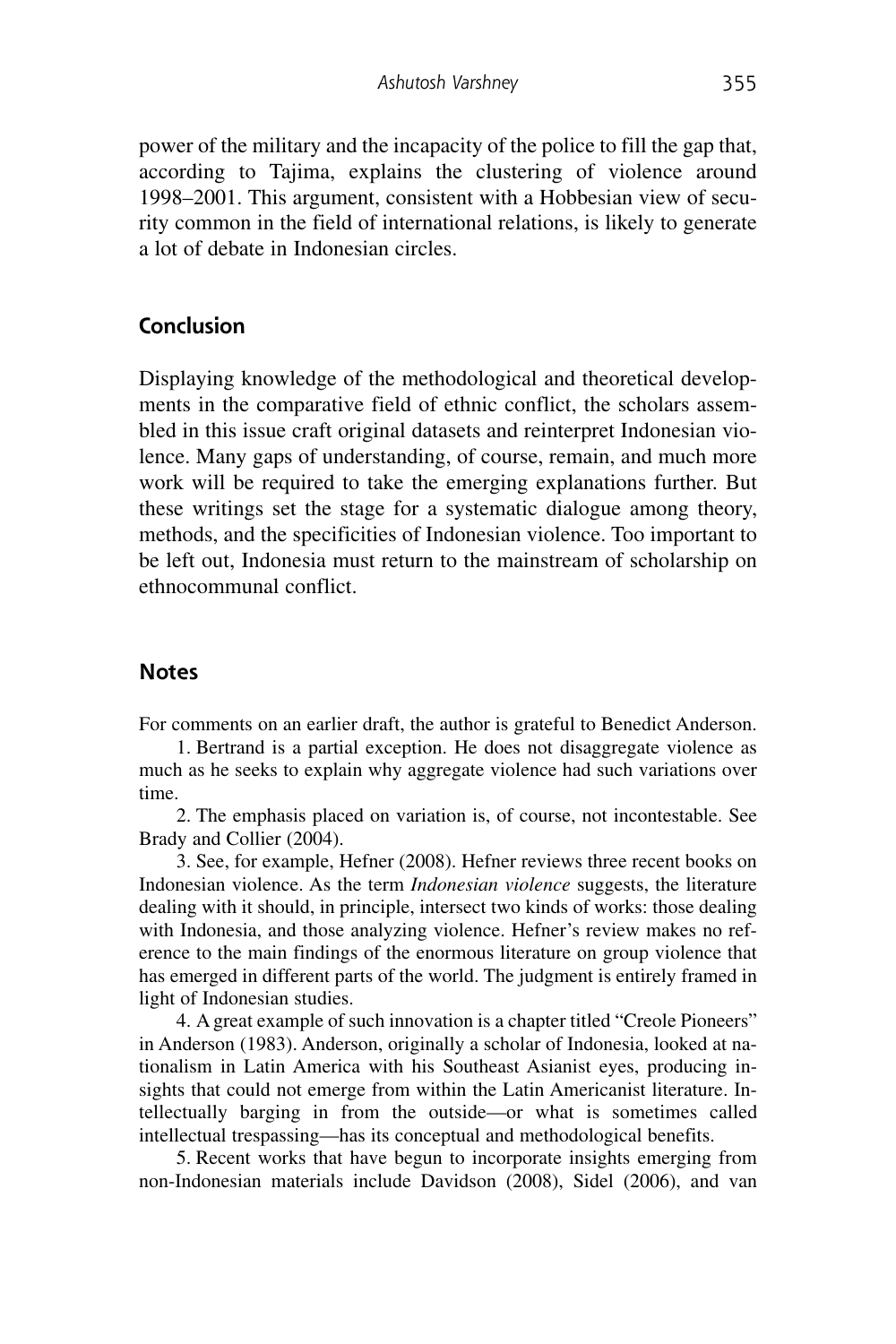Klinken (2007). Also relevant is a book of essays that probes the relationship between political science as a discipline and studies of Southeast Asian politics (Kuhonta, Slater, and Vu 2008).

6. For an overview of the theoretical literature in the field, see Varshney (2007, 2003).

7. This does not mean that at higher levels of income, ethnic or racial prejudices in the functioning of the police and administration, or hate crimes among the citizenry, disappear altogether. Prejudices can indeed be shown to exist (Hattam 2007) and hate crimes also continue (Green, McFalls, and Smith 2001). But *collective* forms of overt violence tend to diminish. Before small tensions, clashes, and individually perpetrated hate crimes trigger riots, the police and administration intervene more often than not.

8. For civil wars, the COW (Correlates of War) dataset is most used. For a well-known use of the COW dataset, see Collier and Hoeffler (2004). The MAR (Minorities at Risk) dataset is also often referred to, but rarely used with confidence. The coding problems of the latter, as of now, appear to be formidable. Nonetheless, see Gurr (1993).

9. To be more precise, lynchings became more frequent after the socalled period of reconstruction.

10. The *Chicago Tribune* "began tracking lynchings in the late 19th century. It reported . . . 4,951 lynchings in the United States from the year 1882 through  $1930...$  Of the victims,  $3,513$  were black and  $1,483$  white; 92 were women and 76 of those were black. Eighty-two percent of the recorded lynchings were in the eleven [southern] states" (Howard 2007).

11. In a project in which I am currently involved with Patrick Barron and Blair Palmer, we are collecting statistics on lynchings for the period 1998–2008 for twenty-three provinces, covering nearly 80 percent of the Indonesian population.

12. One should also note that American lynching statistics cover only deaths, not injuries, whereas Welsh covers both. But even after enough subtractions have been made for injuries, Indonesian figures on lynching deaths would be considerably higher.

13. One should note that the state of affairs in the American South in the late nineteenth century was not terribly different. "In the South, those who participated in lynchings . . . were likely to be public officials, members of the Ku Klux Klan, the poor, and the working class" (Howard 2007, 392–293).

14. The 1998 "dragging death" in Jasper, Texas, of James Byrd Jr. is the last recorded lynching in the United States (Howard 2007, 396).

15. Though India, like Indonesia, has several religions, Hindu-Muslim violence is the primary form of religious violence in the country.

16. Varshney, Tadjoeddin, and Panggabean wanted to cover as long a period in Indonesia as in India, but compared to Indian newspapers, Indonesian newspapers turned out to be less usable, reliable, and available. A great deal of double-checking was necessary.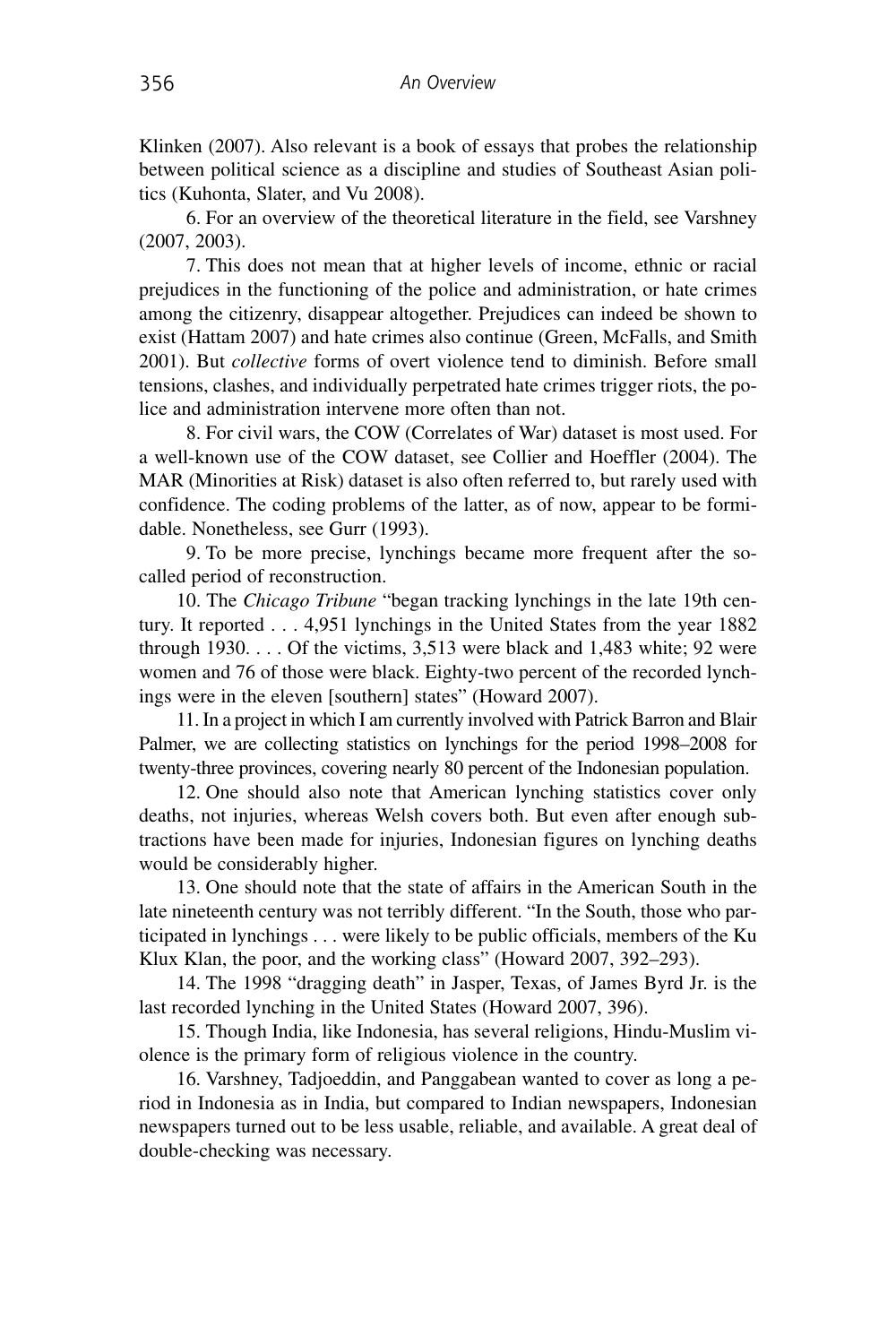17. Though the key texts on Indonesian Chinese do not use the term "master cleavage," the following scholars in effect go in that direction: Coppel (2004), MacKie (1976), and Shiraishi (1997).

18. Not all of those killed were Chinese, even if the Chinese were the target of violence. It is not possible to generate a precise ethnic breakdown of deaths on the basis of newspaper reports. And police records, even if available, would not be reliable.

19. Under Japanese occupation (1942–1945), too, the Chinese were targets of violence. Such violence was perpetrated both by the Japanese and Pribumi (Heidhues 2003).

20. Though civil wars are not the focus of writings in this issue, it is worth adding that India's civil wars have also been less violent. For East Timor, scholars suggest that 200,000 people were killed, though the truth commission puts the number at 100,000. Having a population of about 750,000 in 1973, East Timor is a very small place. In no civil war in India, including the one in Kashmir, which had a population of over 7 million in 2001, have the numbers of those killed been so large.

21. For a fuller development of these methodological ideas and their implications for research in the field of ethnic conflict, see Hopf (2006), Laitin (2006), and Varshney (2006). These three essays were part of a special issue on David Laitin's work, sponsored by the American Political Science Association.

22. Varshney (2008) analyzes the fuller implications of selecting only famines for Sen's theory of famines.

23. See Fearon and Laitin (1996), Horowitz (1983), and Varshney (2002).

24. To buttress their claims, Barron and Sharpe also use the data from PODES, a survey conducted by the government of Indonesia. On conflict, it is worth asking whether the PODES data are reliable at all, because the survey administrators, representing the government, questioned village heads, not a representative sample of citizens. From the data so produced, it can't be firmly established whether village heads gave strategic, or honest, answers. I helped write the conflict questions for PODES, but I did not know beforehand that the survey would be administered to village heads only.

25. Another technical statistical matter is worthy of brief consideration. It would have been, statistically speaking, quite stunning if Barron and Sharpe had found "three times as many deaths" in high-conflict areas such as Maluku, North Maluku, Central Kalimantan, West Kalimantan, and Central Sulawesi. The number of deaths in each of these provinces is very high; the discovery of three times, or even two times, as many deaths would have made an enormous difference to the overall numbers. In contrast, East Java and NTT are low-conflict areas. For 2001–2003, based on a reading of provincial newspapers, Varshney, Tadjoeddin, and Panggabean found only twenty-three and twentytwo deaths in East Java and NTT, respectively, in acts of collective violence, whereas Barron and Sharpe found eighty-three and seventy-three, respectively. Isn't the statistical base here too small to permit a serious claim about multiples ("three times")?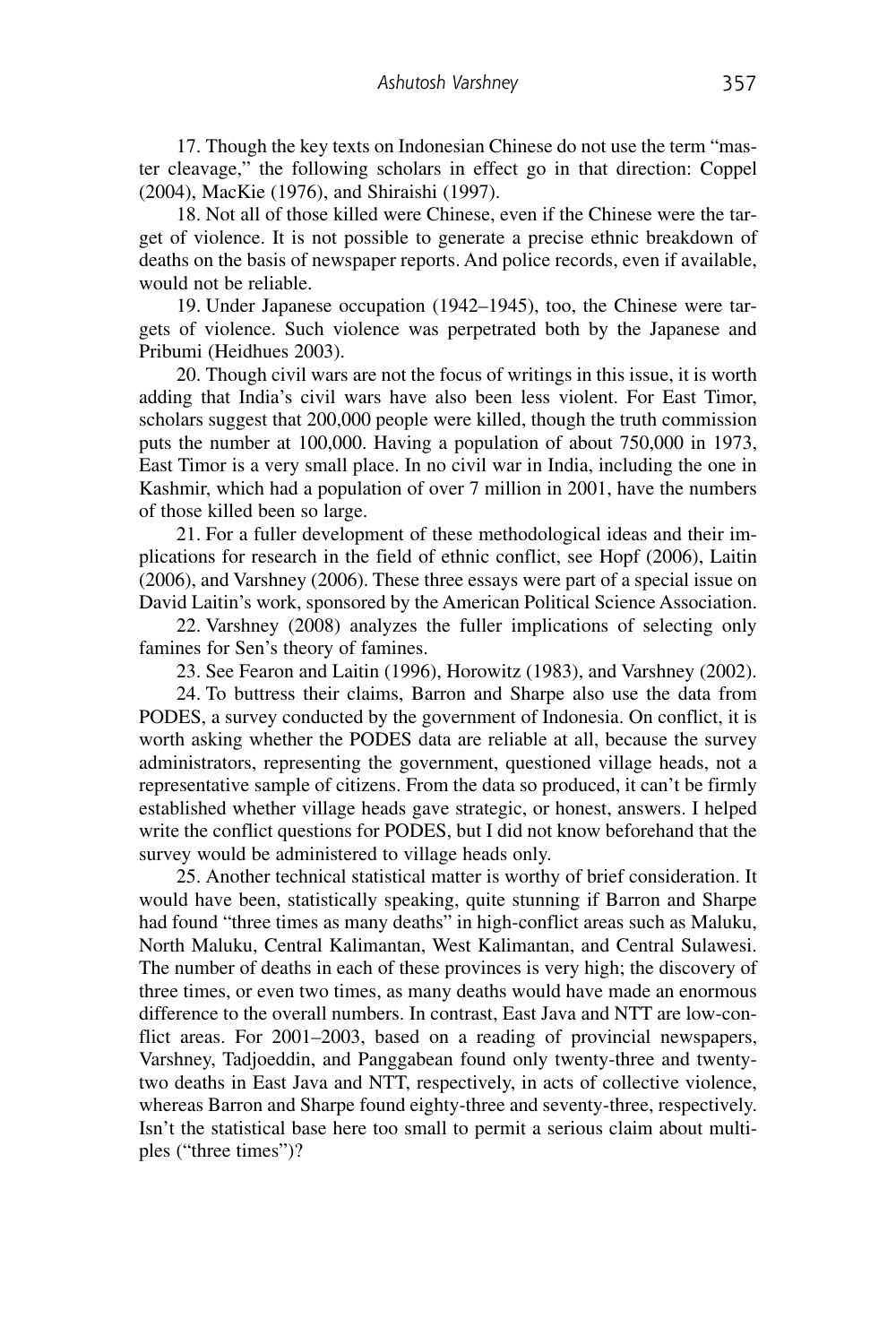26. Small-scale group violence may be another matter. Bertrand's argument does not deal with small-scale violence.

#### **References**

- Anderson, Benedict 1983. *Imagined Communities*. London: Verso Press.
- ———. 2001. "Introduction." In *Violence in Post-Suharto Indonesia*, ed. Benedict Anderson. Ithaca: Cornell University Press.
- Bertrand, Jacques. 2004. *Nationalism and Ethnic Conflict in Indonesia.* Cambridge: Cambridge University Press.
- Brady, Henry, and David Collier, eds. 2004. *Rethinking Social Inquiry: Diverse Tools, Shared Standards.* Lanham, MD: Rowman & Littlefield.
- Collier, Paul, and Anke Hoeffler. 2004. "Greed and Grievance in Civil War." *Oxford Economic Papers* 56: 563–595.
- Colombijn, Freek. 2002. "Maling, Maling! Lynching in Indonesia." In *Roots of Violence in Indonesia: Contemporary Violence in Historical Perspective,* ed. Freek Colombijn and J. Thomas Lindblad, 299–329. Leiden: KITLV Press.
- Coppel, Charles A. 2004. "Historical Impediments to the Acceptance of Ethnic Chinese in a Multicultural Indonesia." In *Chinese Indonesians: State Policies, Monoculture, and Multiculture,* ed. Leo Suryadinata, 17–28. Singapore: Eastern Universities Press by Marshall Cavendish.
- Cribb, Robert. 2001. "Genocide in Indonesia, 1965–66." *Journal of Genocidal Research* 3, 2: 219–231.

Davidson, Jamie. 2008. *From Rebellion to Riots: Collective Violence on Indonesian Borneo.* Madison: University of Wisconsin Press.

- Fearon, James, and David Laitin. 1996. "Explaining Interethnic Cooperation." *American Political Science Review* (December).
- ———. 2003. "Ethnicity, Insurgency and Civil War." *American Political Science Review* 97, 1: 75–90.
- Gerring, John. 2006. *Case Study Research: Principles and Practices*. New York: Cambridge University Press.
	- ———. 2007. "Case Study: What Is It? What Is It Good For?" In *Oxford Handbook of Comparative Politics,* ed. C. Boix and S. Stokes. Oxford: Oxford University Press.
- Green, Donald P., Laurence H. McFalls, and Jennifer K. Smith. 2001. "Hate Crime." *Annual Review of Sociology* 27: 479–504.
- Gurr, Ted Robert. 1993. *Minorities at Risk.* Washington, DC: US Institute of Peace Press.
- Hattam, Victoria, 2007. *In the Shadow of Race: Jews, Latinos, and Immigrant Politics in the United States.* Chicago: University of Chicago Press.
- Hefner, Robert. 2008. "Recent Violence in Indonesia." *Journal of Asian Studies* 67: 667–674.
- Heidhues, Mary Somers. 2003. *Golddiggers, Farmers, and Traders in the Chinese Districts of West Kalimantan, Indonesia.* Ithaca: Cornell University Southeast Asia Program.